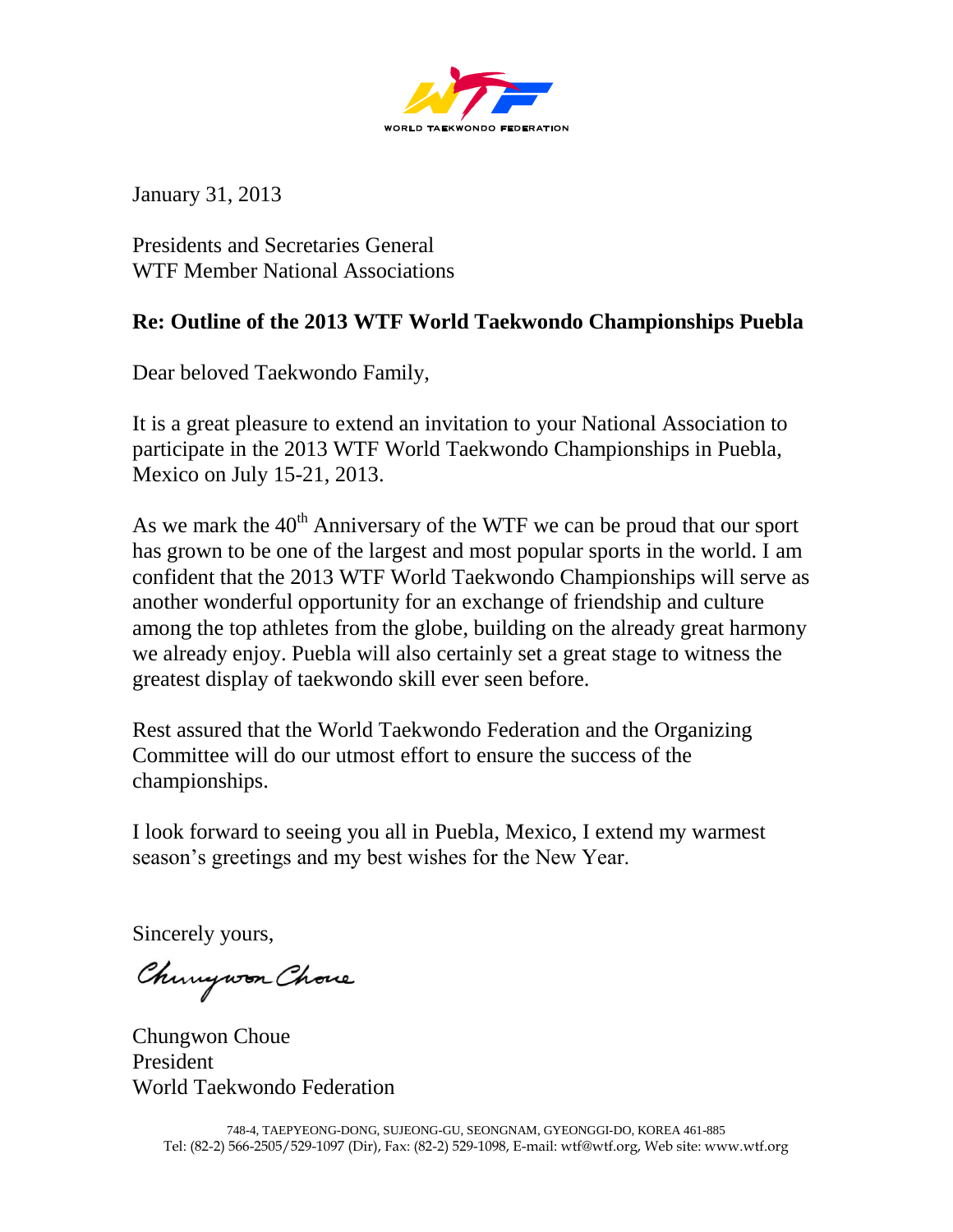



one world.one taekwondo

Presidents **WTF Member National Association** 

Dear Colleagues,

In accordance with the instructions of the World Taekwondo Federation, it is a great pleasure to extend an invitation to your esteemed association to participate in the 2013 WTF World Taekwondo Championships Puebla during the period of July 15-21, 2013 in the city of Puebla, Mexico.

I hope that you and your national team athletes will participate in this prestigious event to display highest spirit of the Taekwondo to dispatch a peace message all over the world.

We, as organizers, promise to do our best to provide a high quality championship and we ensure that every participant will win by joining the tournament.

I look forward to seeing you in Puebla, Mexico.

Yours Sincerely,

Eduardo Rivera Pérez A Chairman, Organizing Committee 2013 WTF World Taekwondo Championships Puebla









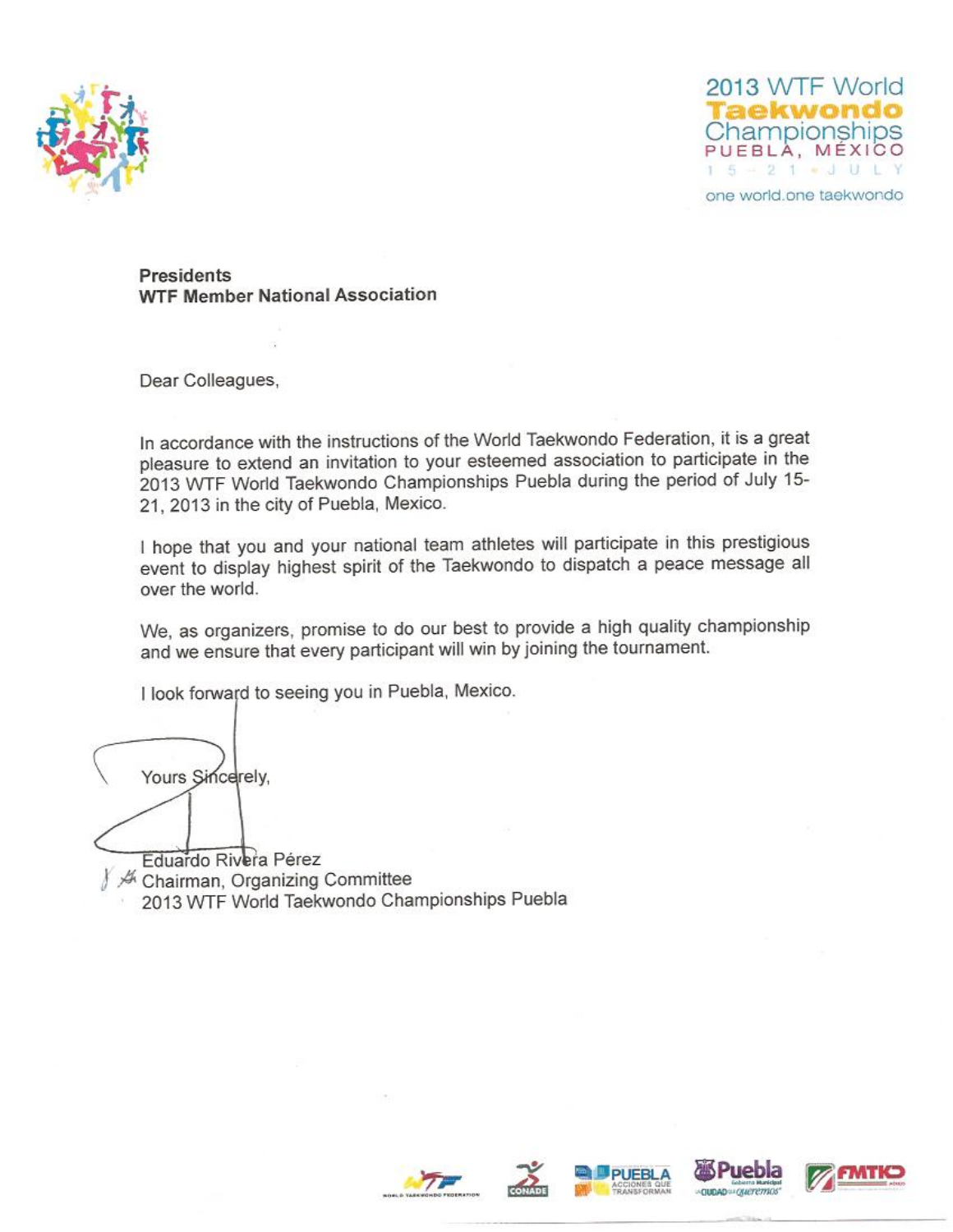



**Official Invitation and Outline**

# **OUTLINE**

## **2013 WTF WORLD TAEKWONDO CHAMPIONSHIPS PUEBLA**

| <b>PROMOTER:</b><br>1.       | WORLD TAEKWONDO FEDERATION (WTF)                                                                                              |
|------------------------------|-------------------------------------------------------------------------------------------------------------------------------|
| <b>ADDRESS:</b>              | 7148-4, Taepyeong-dong, Sujeong-gu, Seongnam, Gyeonggi-do, Korea 461-855                                                      |
| <b>TELEPHONE:</b>            | +82.2.556.2505 / 82.2.557.5446                                                                                                |
| FAX:                         | +82.2.553.4728                                                                                                                |
| <b>E-MAIL:</b>               | sport@wtf.org (Sport Department)                                                                                              |
| <b>WEB-SITE:</b>             | http://www.wtf.org                                                                                                            |
|                              |                                                                                                                               |
| <b>ORGANIZING MNA:</b><br>2. | Federacion Mexicana de Taekwondo                                                                                              |
| <b>ADDRESS:</b>              | Av. Rio Churubusco Puerta 9, Cd. Deportiva, Col. Magdelena Mixhuca, C.P. 08010                                                |
|                              | Mexico, D.F.                                                                                                                  |
| <b>TELEPHONE:</b>            | +52 55 58 03 0114                                                                                                             |
| FAX:                         | +52 55 5654 6794                                                                                                              |
| <b>E-MAIL:</b>               | lopesdel82@hotmail.com, femextdk oficina@hotmail.com                                                                          |
|                              |                                                                                                                               |
| з.                           | <b>ORGANIZING COMMITTEE:</b> (President: Mr. Eduardo Rivera Pérez. Mayor of Puebla City)                                      |
| <b>ADDRESS:</b>              | Libramiento a Tehuacán S/N, gimnasio Miguel Hidalgo (Centro de Alto                                                           |
|                              | Rendimiento), Colonia Maravillas., Mexico (Zip Code: 72220)                                                                   |
| <b>TELEPHONE/FAX:</b>        | +52 222 2223915 Ext. 160/161                                                                                                  |
| FAX:                         | +52 222 2223915                                                                                                               |
| <b>E-MAIL:</b>               |                                                                                                                               |
|                              | jmyoushimatz@puebla2013tkd.com xmata@puebla2013tkd.com                                                                        |
| <b>WEB-SITE:</b>             | www.puebla2013tkd.com                                                                                                         |
|                              |                                                                                                                               |
|                              |                                                                                                                               |
| 4.<br><b>VENUE:</b>          | Centro Expositor Puebla, Puebla, Mexico                                                                                       |
|                              |                                                                                                                               |
| <b>QUALIFICATIONS</b><br>5.  |                                                                                                                               |
|                              | In accordance with Article 4: Qualification of Contestant of the WTF Competition Rules, the contestant must be:               |
| <b>CRITERION #1:</b>         | Holder of the nationality of the participating team                                                                           |
| <b>CRITERION #2:</b>         | An athlete must be nominated by the pertinent national taekwondo association                                                  |
|                              | that is recognised by the World Taekwondo Federation                                                                          |
| <b>CRITERION #3:</b>         | Holder of the Kukkiwon Poom or Dan Certificate                                                                                |
|                              | (* A copy of the Dan certificate should be enclosed when registering for                                                      |
|                              | accreditation. In case a contestant has applied for a Kukkiwon Dan certificate but                                            |
|                              | has not received it yet, a copy of the Dan application form and the remittance                                                |
|                              | certificate sent to the Kukkiwon must be enclosed when registering for                                                        |
|                              | accreditation. Please refer to the Kukkiwon Web site (www.kukkiwon.or.kr) for                                                 |
|                              | more information.)                                                                                                            |
| <b>CRITERION #4:</b>         | An athlete must be 17 years old or older. An athlete who was born in the year of                                              |
|                              | 1996 or before is eligible to participation in the Championships.                                                             |
| <b>CRITERION #5:</b>         | Holder of the WTF Global Athlete License (GAL)                                                                                |
|                              | *** WTF Global Athlete License (GAL) Rules stipulate that all athletes to participate                                         |
|                              | in WTF-promoted championships, except World Para-Taekwondo Championships,                                                     |
|                              | should hold WTF GAL. Please take note that entry registration without GAL no. will                                            |
|                              | not be considered as completed. Application for WTF GAL should be made only                                                   |
|                              | through Member National Association to Mr. Justin Tenbeth, GAL Project Manager<br>in WTF Lausanne Office, at licence@wtf.org. |

#### **6. COMPETITION RULES**

WTF Competition Rules in force as of the start of the competition

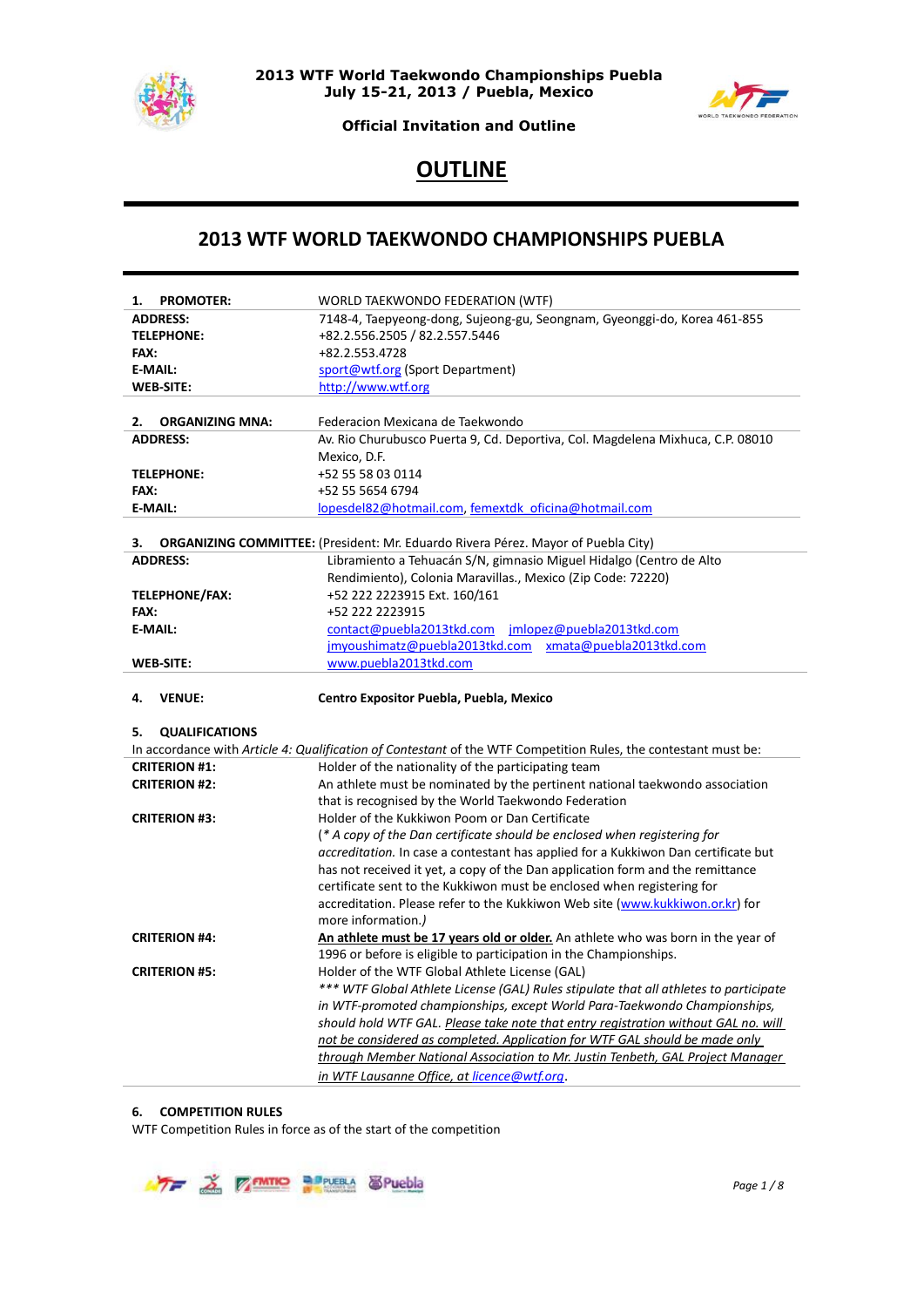



## **Official Invitation and Outline**

#### **7. METHOD OF COMPETITION**

Single elimination system

#### **8. CONTEST TIME**

2 minutes x 3 rounds with 1 minute break

#### **9. WEIGHT DIVISIONS**

| Men's division |                                  | Women's division |                                  |
|----------------|----------------------------------|------------------|----------------------------------|
| Under 54kg     | Not exceeding 54kg               | Under 46kg       | Not exceeding 46 kg              |
| Under 58kg     | Over 54 kg & Not exceeding 58 kg | Under 49kg       | Over 46 kg & Not exceeding 49 kg |
| Under 63kg     | Over 58 kg & Not exceeding 63 kg | Under 53kg       | Over 49 kg & Not exceeding 53 kg |
| Under 68kg     | Over 63 kg & Not exceeding 68 kg | Under 57kg       | Over 53 kg & Not exceeding 57 kg |
| Under 74kg     | Over 68 kg & Not exceeding 74 kg | Under 62kg       | Over 57 kg & Not exceeding 62 kg |
| Under 80kg     | Over 74 kg & Not exceeding 80 kg | Under 67kg       | Over 62 kg & Not exceeding 67 kg |
| Under 87kg     | Over 80 kg & Not exceeding 87 kg | Under 73kg       | Over 67 kg & Not exceeding 73 kg |
| Over 87kg      | Over 87 kg                       | Over 73kg        | Over 73 kg                       |

#### **10. CONDITIONS FOR PARTICIPATING TEAMS**

#### i. Round-trip Airfare and Accommodation

Round trip airfare and and accommodation charges of room and board shall be borne by the participating National Association.

ii. Entry Fees

The OC shall collect the entry fees from the participating national teams. The national team shall pay an entry fee to the Organizing Committee by cash in US\$ only at the accreditation center(s) in Puebla, Mexico prior to the start of the Championships. Athletes shall not be allowed to compete without successful payment of entry fee to the Organizing Committee.

- Entry fee of US\$50 per athlete
- Entry will be accepted only when the forms are completely filled out with all required information and signed by the President of the pertinent member national association, excluding TUE (Therapeutic Use Exemption) which can be submitted to the WTF by no later than 30 days before the tournament. For detailed information on TUE, please see the following page of the WTF website:
	- [http://www.wtf.org/wtf\\_eng/site/anti\\_doping/06\\_therapeutic\\_use\\_exemptions.html](http://www.wtf.org/wtf_eng/site/anti_doping/06_therapeutic_use_exemptions.html)
- Entry deadline is **June 15, 2013** local time in Puebla and Entry will be only accepted via online registration.
- Entry submission after June 15, 2013 local time in Puebla will be not accepted under any circumstances.
- Entry fee of US\$50 per athlete will not be charged in case of cancellation of participation until June 15, 2013 local time in Puebla. Entry fee must be paid in case of the notice of cancellation of participating athletes after June 15, 2013 local time in Puebla or no-show.
- Athletes: Member national association can submit entry by online for maximum 8 male and 8 female athletes, one per weight category, and no additional athletes are accepted. No reserve athlete is accepted. No entry will be accepted or modified at the accreditation center(s) in Puebla.
- Team officials: Member national association can register by online for maximum one (1) Head of team per country, one (1) manager per team, two (2) coaches per team, one (1) team doctor per team, one (1) trainer per team.
- MNA officials: three (3) Member National Association (MNA) officials per country can be registered by online.
- Penalty: Penalty of US\$100 per person shall be paid to the Organizing Committee at the accreditation center in Puebla in the following cases.
	- 1) any team official who is not registered online wants to be accredited at the accreditation center in Puebla although the total number of team officials does not exceed the designated number,

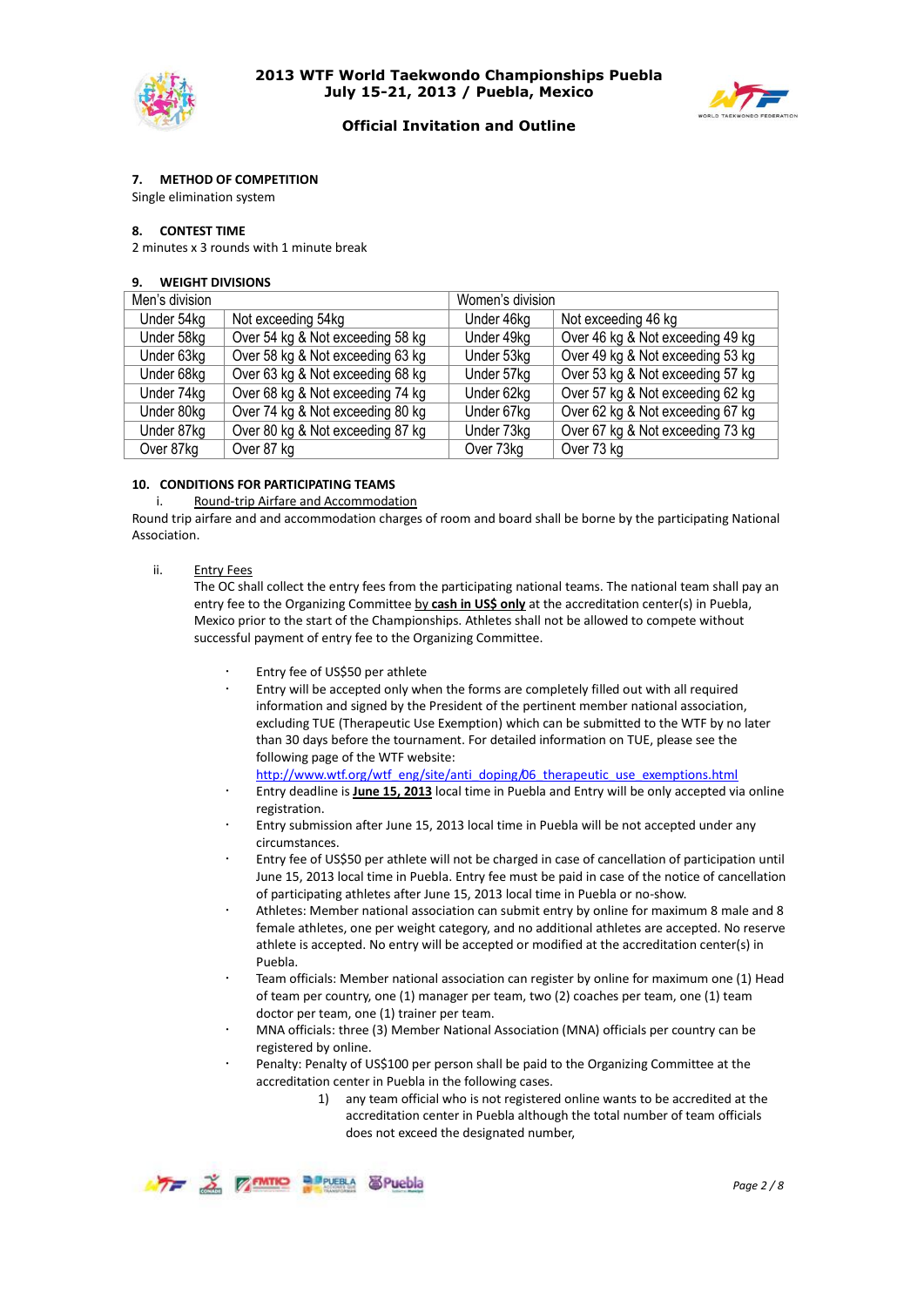



## **Official Invitation and Outline**

2) In case of exceeding designated number of MNA officials wants to be accredited at the accreditation center in Puebla OR any MNA official who is not registered online wants to be accredited at the accreditation center in Puebla.

#### **iii. Entry Registration (Online registration only)** *Entry will be accepted only by online and online entry registration. The website will be announced in due time. Login ID and Password for each Member National Association (MNA) for online registration will be sent to each MNA.*

#### iv. Ground transportation

Ground transportation will be provided for national teams on arrival and departure, provided that the Organizing Committee has been informed of the date, time, and flight number of the national team's arrival and departure at the latest by **the designated deadline (June 15, 2013).** The Organizing Committee will also provide ground transportation to and from all Official hotels, training venue and the venue provided that the national teams stay at the Official hotels.

## **11. CLASSIFICATION OF RESULTS**

i. Individual Awards

Medals will be awarded to the top four athletes in the respective weight category of the pertinent championships:

| $1st$ PLACE:           | <b>GOLD MEDAL &amp; CERTIFICATE</b> |
|------------------------|-------------------------------------|
| $2nd$ PLACE:           | SILVER MEDAL & CERTIFICATE          |
| 3 <sup>rd</sup> PLACE: | BRONZE MEDAL & CERTIFICATE          |
| 3 <sup>rd</sup> PLACE: | BRONZE MEDAL & CERTIFICATE          |

According to the Bylaw of WTF World Ranking, the athletes who advance to round of 16 or above will get ranking point. The points will be reflected on WTF World Ranking.

#### ii. Team Awards

Based on the point system below, the top five (5) teams of the Men's division and the top five (5) teams of the Women's division will receive trophies:

| <b>RATIONALE</b>                                       | <b>POINTS AWARDED</b> |
|--------------------------------------------------------|-----------------------|
| For every contestant who passed the official weigh-in: |                       |
| For every win (including byes):                        |                       |
| For every Gold Medal:                                  |                       |
| For every Silver Medal:                                |                       |
| For every Bronze Medal:                                |                       |

Other prizes, such as the "Good Fighting Spirit Prize", "Active Participation Prize", MVPs and Best Referees and Best Coaches may be awarded to selected teams and individuals.

## **12. TEAM ENTRIES PER COUNTRY (MAXIMUM 27 MEMBERS)**

| <b>POSITION</b>      | <b>MAX. NO. OF MEMBERS</b> | <b>MAX. NO. OF MEMBERS</b> |
|----------------------|----------------------------|----------------------------|
|                      | <b>MALE</b>                | <b>FEMALE</b>              |
| <b>HEAD OF TEAM:</b> |                            |                            |
| MANAGER:             |                            |                            |
| COACH:               |                            |                            |
| TRAINER:             |                            |                            |
| TEAM DOCTOR:         |                            |                            |
| CONTESTANTS:         | 8                          | 8                          |

## **13. INTERNATIONAL REFEREES**

The WTF will appoint total one hundred (100) International Referees. The appointed international referees shall officiate at the 2013 WTF World Taekwondo Championships; the following conditions shall apply:

- i. International Referees are required to pay for their own roundtrip airfares.
- ii. The Organizing Committee shall pay for the expenses for eleven (11) nights' stay of room and board. **Check-in: July 11 / Check-out: July 22**

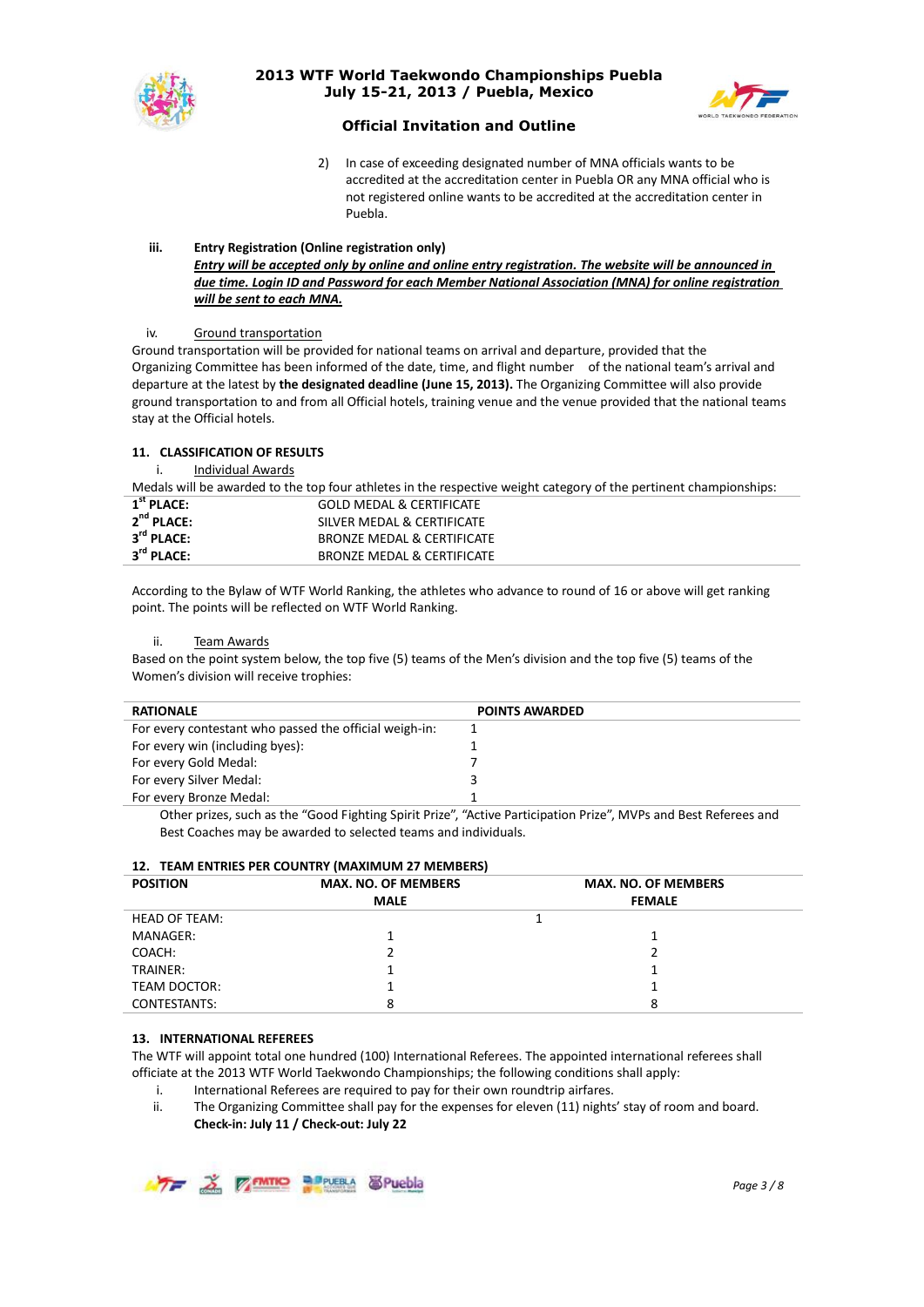



## **Official Invitation and Outline**

iii. The Organizing Committee shall pay a per diem of US\$100 to the selected International Referees for competition period (total seven days; US\$700 per referee).

#### **14. TECHNICAL DELEGATE AND COMPETITION SUPERVISORY BOARD**

The WTF will appoint one (1) Technical Delegate and four (4) members of the Competition Supervisory Board. The following conditions shall apply:

- i. The Organizing Committee shall pay for the expenses for eleven (11) nights' stay of room and board. **Check-in: July 11 / Check-out: July 22** and the Competition Supervisory Board members for ten (10) nights' stay of room and board. **Check-in: July 12 / check-out: July 22**
- ii. The Organizing Committee shall pay a per diem of US\$100 to the Technical Delegate and the members of the Competition Supervisory Board for competition period (total seven days; US\$700 per person).

#### **15. WTF-RECOGNIZED TAEKWONDO UNIFORM (***DOBOK***) AND PROTECTIVE EQUIPMENT**

- i. Protector and Scoring System (PSS) will be used for the Championships.
- ii. Participating contestants are required to wear WTF-recognized doboks and WTF-recognized protective equipment. The latest version of WTF-recognized manufacturers' list is available at the website of WTF [\(http://www.wtf.org/wtf\\_eng/site/about\\_wtf/recognized.html\)](http://www.wtf.org/wtf_eng/site/about_wtf/recognized.html).
- iii. The Organizing Committee will provide Protector and Scoring System (PSS) and the head protector to the participating contestants. Participating contestants are required to bring their own groin guards, mouthpieces, gloves, sensing socks and shin and forearm guards for their personal use.
- iv. Before entering the field of play, all contestants will proceed to the inspection desk for inspection of their doboks and protective equipment. **Any contestant who wears unofficial doboks or protective equipment will not be permitted to compete.** Organizing Committee shall prepare white masking tapes to cover up any kind of identification of the manufacturers not recognized by the WTF.
- v. Instant Video Replay (IVR) System will be used.

#### **16. IDENTIFIATION OF NOC CODE AND MANUFACTURER**

- i. National flag shall be located between 3cm and 3.4cm below the right shoulder line of upper garment.
- ii. NOC Code is a three-letter National Olympic Committee abbreviation, and it shall be printed at the back in black and centred at 5cm or higher from the bottom line of the upper garment within the size of 30cm width x 12cm height. The font of the letters shall be in bold "Verdana".
- iii. Manufacturer's identification (name, designation trademark, logo or any distinctive sign of the manufacturer) shall be located one per garment within 20㎠ except at the location of the WTF logo.

#### **17. MEDICAL CONTROL**

- i. The WTF Anti-Doping Rules, and where necessary the Code of the World Anti-Doping Agency, shall apply throughout the competitions.
- ii. Compulsory anti-doping tests will be carried out for all finalists, while random tests will be conducted to one of the semi-finalists who failed to advance to the final. The WTF and/or WADA may carry out random out-of-competition testing prior to the championships. Therefore, all participating contestants are required to submit their latest and most accurate Athlete Location (Whereabouts Info) Forms to the WTF.
- iii. TUE (Therapeutic Use Exemption) Athletes who take any substance or medicine listed in the "Prohibited List" of the WTF Anti-Doping Rules

and Anti-Doping Code of World Anti-Doping Agency (WADA) for therapeutic purposes are requested to visit the website of WADA and make online filing of their TUE applications on ADAM[S http://www.wada](http://www.wada-ama.org/en/ADAMS/)[ama.org/en/ADAMS/](http://www.wada-ama.org/en/ADAMS/) and report to the WTF Sports Division at [sport@wtf.org](mailto:sport@wtf.org) *by no later than June 15, 2013*. For more details, please see the following page of the WTF website:

[http://www.wtf.org/wtf\\_eng/site/anti\\_doping/06\\_therapeutic\\_use\\_exemptions.html](http://www.wtf.org/wtf_eng/site/anti_doping/06_therapeutic_use_exemptions.html)

For ADAMS login, please contact National Anti-Doping Organization (NADO) in your country or WTF Sports Division a[t sport@wtf.org.](mailto:sport@wtf.org)

#### **18. HEAD OF TEAM MEETING & DRAWING OF LOTS SESSION**

i. The head of team meeting and the drawing of lots session shall be conducted two (2) days prior to the start of the championships that is July 13, 2013, in the presence of the WTF officials and the representatives of the participating nations.

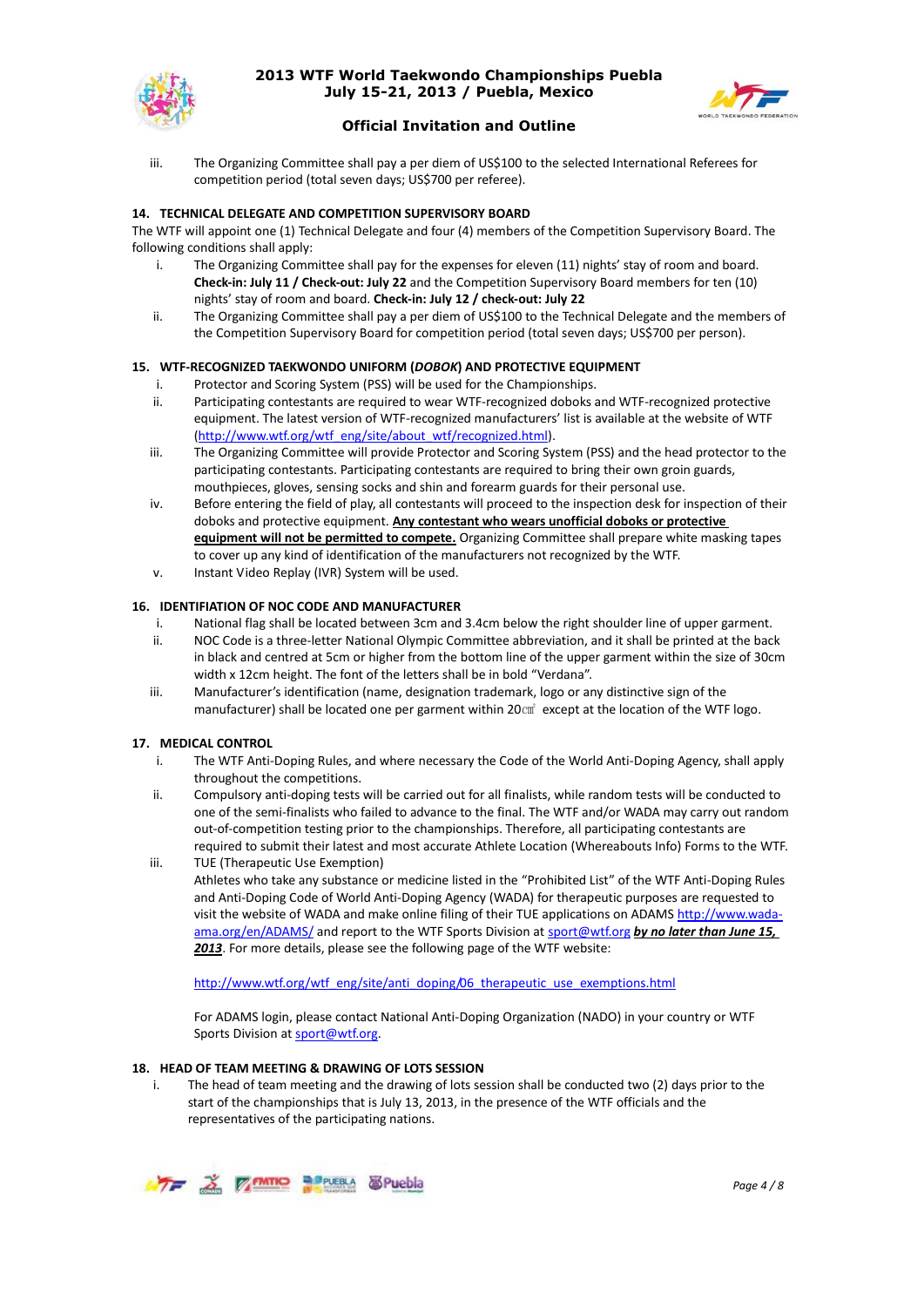



## **Official Invitation and Outline**

- ii. The method and order of the draw may be changed depending on the decision of the Technical Delegate.
- Depending on the decision of the Technical Delegate, WTF officials or Organizing Committee volunteers could be designated to draw lots on behalf of the officials of the participating nations who are not present at the time of the lot drawing session.

#### **19. WEIGH-IN**

- i. Weigh-in of the contestants shall be completed one day before their scheduled competition day.
- ii. During the weigh-in, male contestants shall wear underpants and female contestants shall wear underpants and brassieres. However, contestants may weigh-in in the nude if they want to do so.

#### **20. INDEMNITIES**

- i. The respective national taekwondo associations shall be responsible for ensuring that their participants have validly completed and signed the official participation forms, thus indemnifying the organizers and its officials and/or staff/ volunteers, WTF and/or its officials/ staff, any Technical Officials and other contestants of the Championships from any claims of injuries, losses, fatalities or otherwise arising in the course of participation in this championships or any activities thereto.
- ii. The respective national taekwondo associations shall be responsible for ensuring that all officials and participants are covered with effective insurance coverage.
- iii. Participants without proper participation entry forms and effective insurance coverage will not be allowed to compete at the championships.
- iv. The Organizing Committee will acquire general insurance, at its own expenses, for all participants of the tournament, including but not limited to contestants and staffs, in the event of any injury and/or damages that may arise during the course of the championships, including the competition days.

#### **21. NATIONAL FLAG AND ANTHEM**

Every participating national taekwondo association is required to bring along the following items for use at the Opening and/or Closing ceremonies:

- i. Two (2) IOC-recognized national flags
	- Size: 90cm x 130cm
- ii. CD or DVD of the pertinent IOC-recognized national anthem

## **22. ACCOMMODATION**

The participating teams are required to submit the hotel reservation to Organizing Committee by **no later than June 15, 2013**. The list of official hotels and hotel reservation form will be sent out in due time. For hotel reservation, please contact: [hotels@puebla2013tkd.com](mailto:hotels@puebla2013tkd.com)

#### **23. VISA INFORMATION**

Guidelines on visa application and relevant visa application form will be sent out in due time.

## **24. ATHLETE REPLACEMENT**

In the event that the registered athletes should be replaced by another due to injuries, the Member National Association can officially request to the WTF for the replacement by **no later than June 30, 2013** by submitting 'Late athlete replacement form' together with certification from the medical doctor in the language of the pertinent country and also in English to [sport@wtf.org](mailto:sport@wtf.org) with attention to WTF Secretary General. The decision on the acceptance will be made after evaluation of the submitted documents.

Attachment

1. Timetable

2. Athlete late replacement form

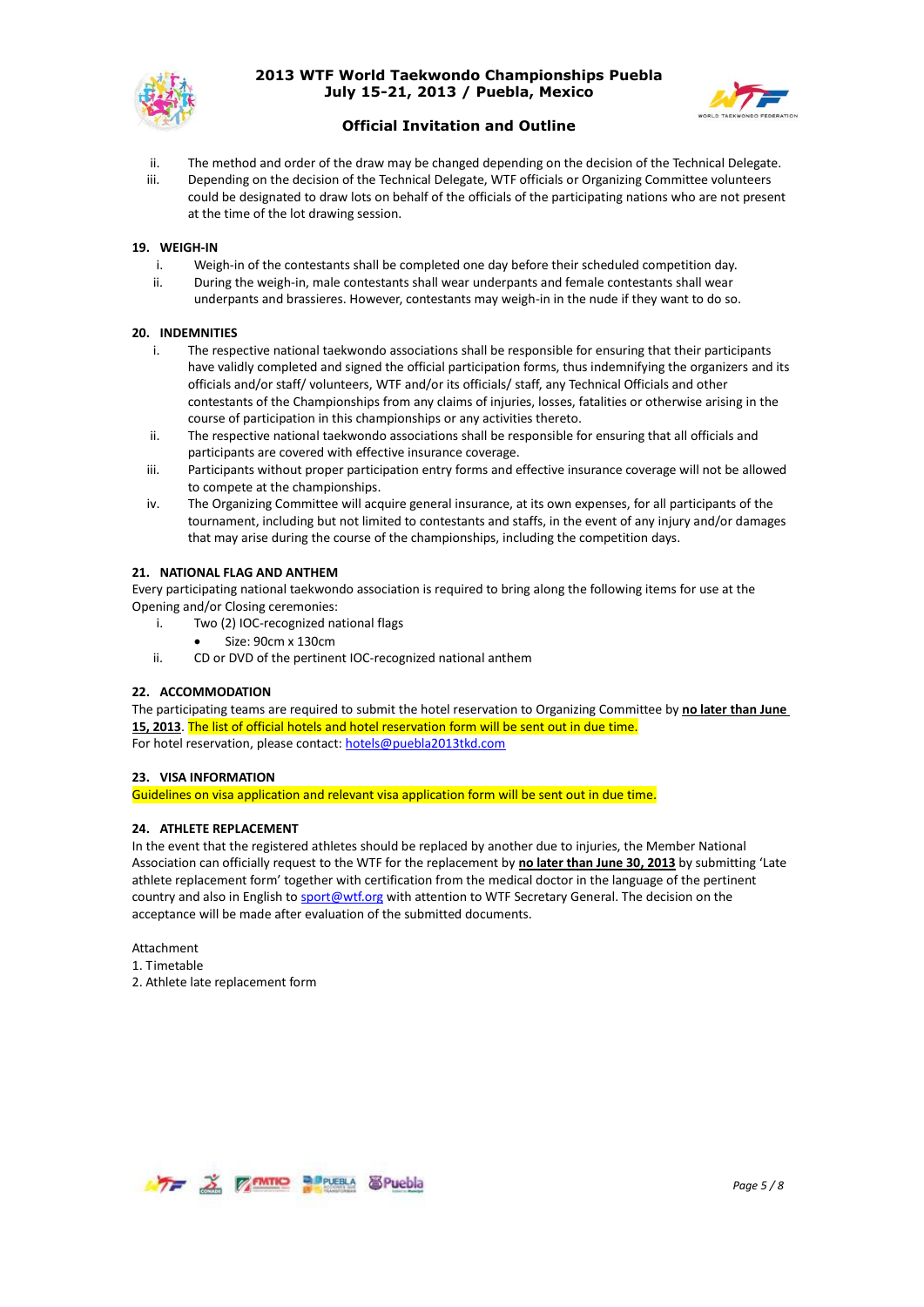



## **Official Invitation and Outline**

## **TIMETABLE (SUBJECT TO CHANGE)**

2013 WTF World Taekwondo Championships Puebla July 15-21, 2013 / Centro Expositor Puebla, Puebla, Mexico

| Date              | Time      | <b>Event</b>                                                       |
|-------------------|-----------|--------------------------------------------------------------------|
| July 10-12        | 0900-1800 | Arrival and registration of the teams                              |
| <b>July 10-20</b> | 0900-1800 | Team training                                                      |
| July 12-14        | 0900-1800 | Referee meeting and training (training at the venue on July 13-14) |
| July 13           | 1000-1200 | <b>WTF Council Meeting</b>                                         |
|                   | 1400-     | <b>WTF Brainstorming Session</b>                                   |
|                   | 1400-1800 | Head of Team Meeting and Drawing of Lots                           |
| July 14           | 1300-1400 | <b>Registration for WTF General Assembly</b>                       |
|                   | 1400-1800 | <b>WTF General Assembly</b>                                        |
|                   | 1500-1700 | Weigh-in for F-46kg and M-58kg                                     |
| July 15           | 0900-     | WTF International Symposium for Taekwondo Studies                  |
|                   | 0900-1200 | Competitions (F-46kg and M-58kg)                                   |
|                   | 1200-1400 | Lunch break                                                        |
|                   | 1400-1700 | Competitions (F-46kg and M-58kg)                                   |
|                   | 1500-1700 | Weigh-in for F-49kg and M-74kg                                     |
|                   | 1700-1900 | <b>Opening Ceremony</b>                                            |
|                   | 1900-2030 | Semi-finals and finals (F-46kg and M-58kg)                         |
|                   | 2030-2050 | Awarding Ceremony (F-46kg and M-58kg)                              |
| July 16           | 0900-     | WTF International Symposium for Taekwondo Studies                  |
|                   | 0900-1200 | Competitions (F-49kg and M-74kg)                                   |
|                   | 1200-1400 | Lunch break                                                        |
|                   | 1400-1700 | Competitions (F-49kg and M-74kg)                                   |
|                   | 1500-1700 | Weigh-in for F-67kg and M-68kg                                     |
|                   | 1800-2000 | Semi-finals and finals (F-49kg and M-74kg)                         |
|                   | 2000-2020 | Awarding Ceremony (F-49kg and M-74kg)                              |
| July 17           | 0900-1200 | Competitions (F-67kg and M-68kg)                                   |
|                   | 1200-1400 | Lunch break                                                        |
|                   | 1400-1700 | Competitions (F-67kg and M-68kg)                                   |
|                   | 1500-1700 | Weigh-in for F-53kg, F+73kg and M-54kg                             |
|                   | 1800-2000 | Semi-finals and finals (F-67kg and M-68kg)                         |
|                   | 2000-2020 | Awarding Ceremony (F-67kg and M-68kg)                              |
| July 18           | 0900-1200 | Competitions (F-53kg, F+73kg and M-54kg)                           |
|                   | 1200-1400 | Lunch break                                                        |
|                   | 1400-1730 | Competitions (F-53kg, F+73kg and M-54kg)                           |
|                   | 1500-1700 | Weigh-in for F-73kg, M-87 and M+87kg                               |
|                   | 1800-2015 | Semi-finals and finals (F-53kg, F+73kg and M-54kg)                 |
|                   | 2015-2045 | Awarding Ceremony (F-53kg, F+73kg and M-54kg)                      |
| July 19           | 0900-1200 | Competitions (F-73kg, M-87 and M+87kg)                             |
|                   | 1200-1400 | Lunch break                                                        |
|                   | 1400-1730 | Competitions (F-73kg, M-87 and M+87kg)                             |
|                   | 1500-1700 | Weigh-in for F-57kg and M-63kg                                     |
|                   | 1800-2015 | Semi-finals and finals (F-73kg, M-87 and M+87kg)                   |
|                   | 2015-2045 | Awarding Ceremony (F-73kg, M-87 and M+87kg)                        |

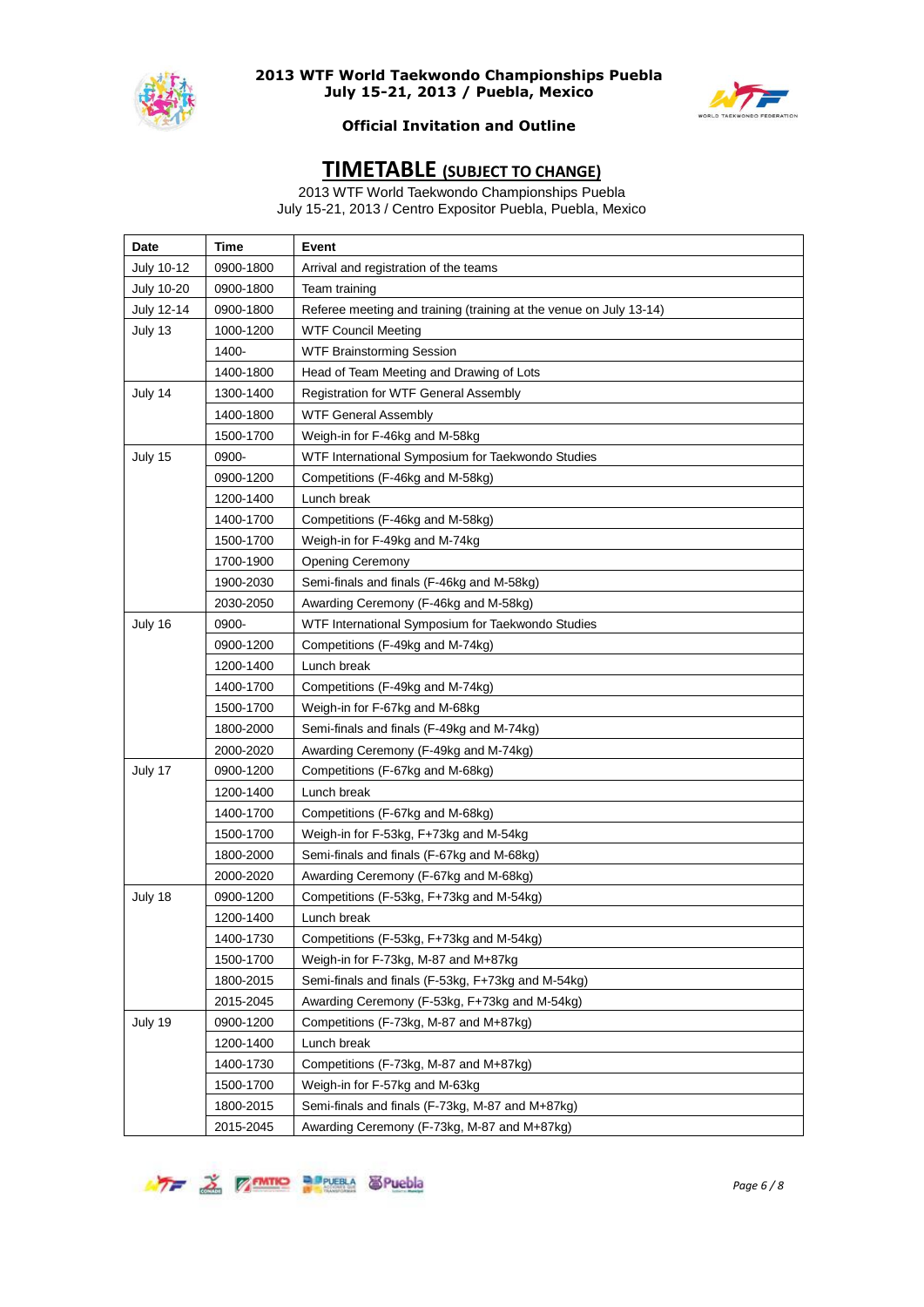



## **Official Invitation and Outline**

| July 20 | 0900-1200 | Competitions (F-57kg and M-63kg)           |
|---------|-----------|--------------------------------------------|
|         | 1200-1400 | Lunch break                                |
|         | 1400-1730 | Competitions (F-57kg and M-63kg)           |
|         | 1500-1700 | Weigh-in for F-62kg and M-80kg             |
|         | 1800-2000 | Semi-finals and finals (F-57kg and M-63kg) |
|         | 2000-2020 | Awarding Ceremony (F-57kg and M-63kg)      |
| July 21 | 0900-1200 | Competitions (F-62kg and M-80kg)           |
|         | 1200-1400 | Lunch break                                |
|         | 1400-1700 | Competitions (F-62kg and M-80kg)           |
|         | 1800-2000 | Semi-finals and finals (F-62kg and M-80kg) |
|         | 2000-2020 | Awarding ceremonies (F-62kg and M-80kg)    |
|         | 2020-2100 | Closing Ceremony                           |
| July 22 |           | Departure of the teams                     |